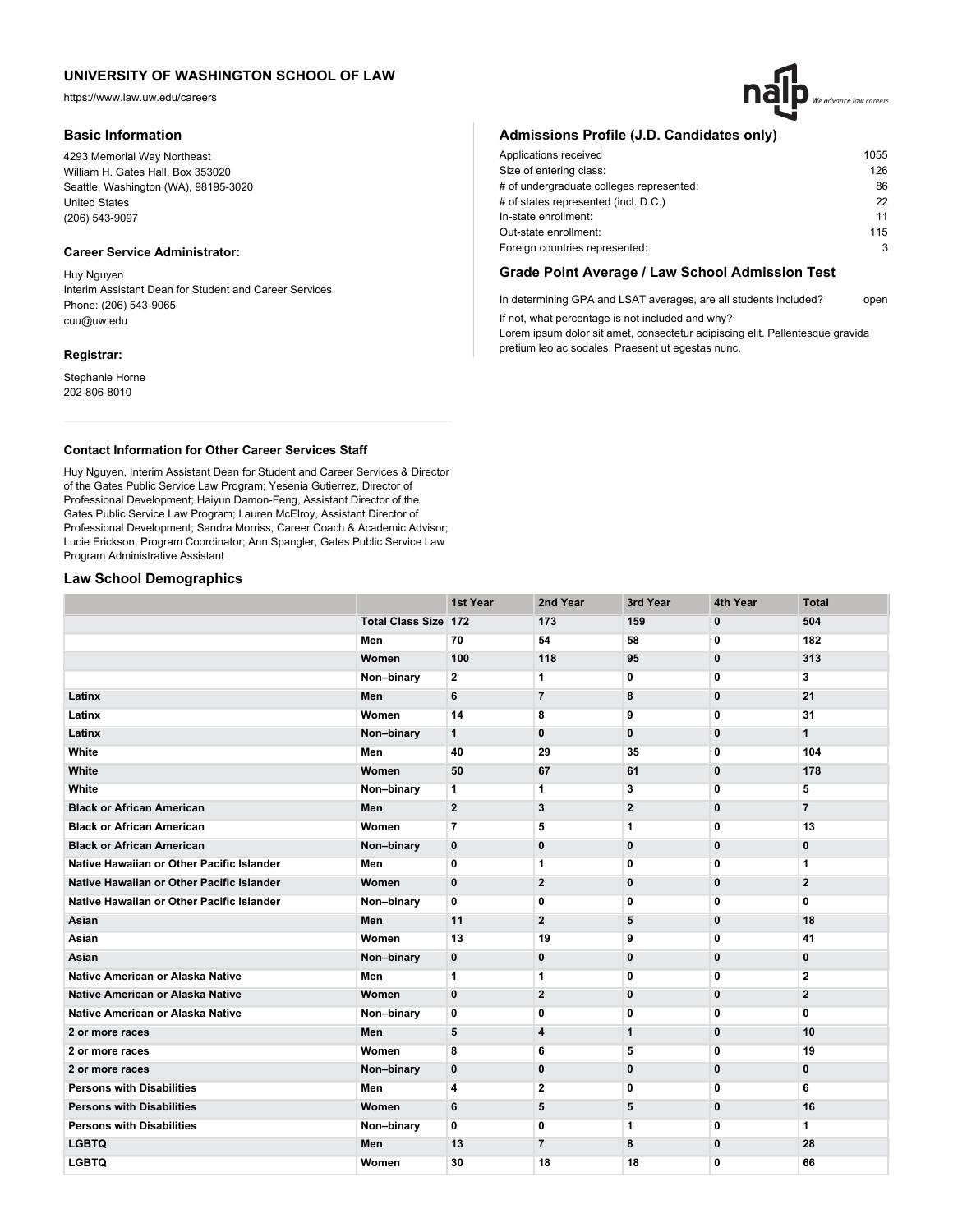| <b>LGBTQ</b>              | Non-binary | $\mathbf{2}$ |    | ,            | 0 |    |
|---------------------------|------------|--------------|----|--------------|---|----|
| Non-Resident Alien        | Men        | $\mathbf{2}$ |    |              | 0 | 4  |
| <b>Non-Resident Alien</b> | Women      |              |    |              | 0 | 15 |
| Non-Resident Alien        | Non-binary | 0            | 0  |              | 0 |    |
| Veteran                   | Men        |              | 10 |              |   | 21 |
| Veteran                   | Women      |              |    | $\mathbf{2}$ | 0 | 4  |
| Veteran                   | Non-binary | 0            |    |              | 0 | 0  |

# **Comments**

n/a

--------------------- $\sim$   $\sim$  $\frac{1}{2} \frac{1}{2} \frac{1}{2} \frac{1}{2} \frac{1}{2} \frac{1}{2} \frac{1}{2} \frac{1}{2} \frac{1}{2} \frac{1}{2} \frac{1}{2} \frac{1}{2} \frac{1}{2} \frac{1}{2} \frac{1}{2} \frac{1}{2} \frac{1}{2} \frac{1}{2} \frac{1}{2} \frac{1}{2} \frac{1}{2} \frac{1}{2} \frac{1}{2} \frac{1}{2} \frac{1}{2} \frac{1}{2} \frac{1}{2} \frac{1}{2} \frac{1}{2} \frac{1}{2} \frac{1}{2} \frac{$ ------------- $\alpha$  , and  $\alpha$  , and  $\alpha$  , and  $\alpha$ For more details, visit www.nalplawschools.org NALP Copyright 2015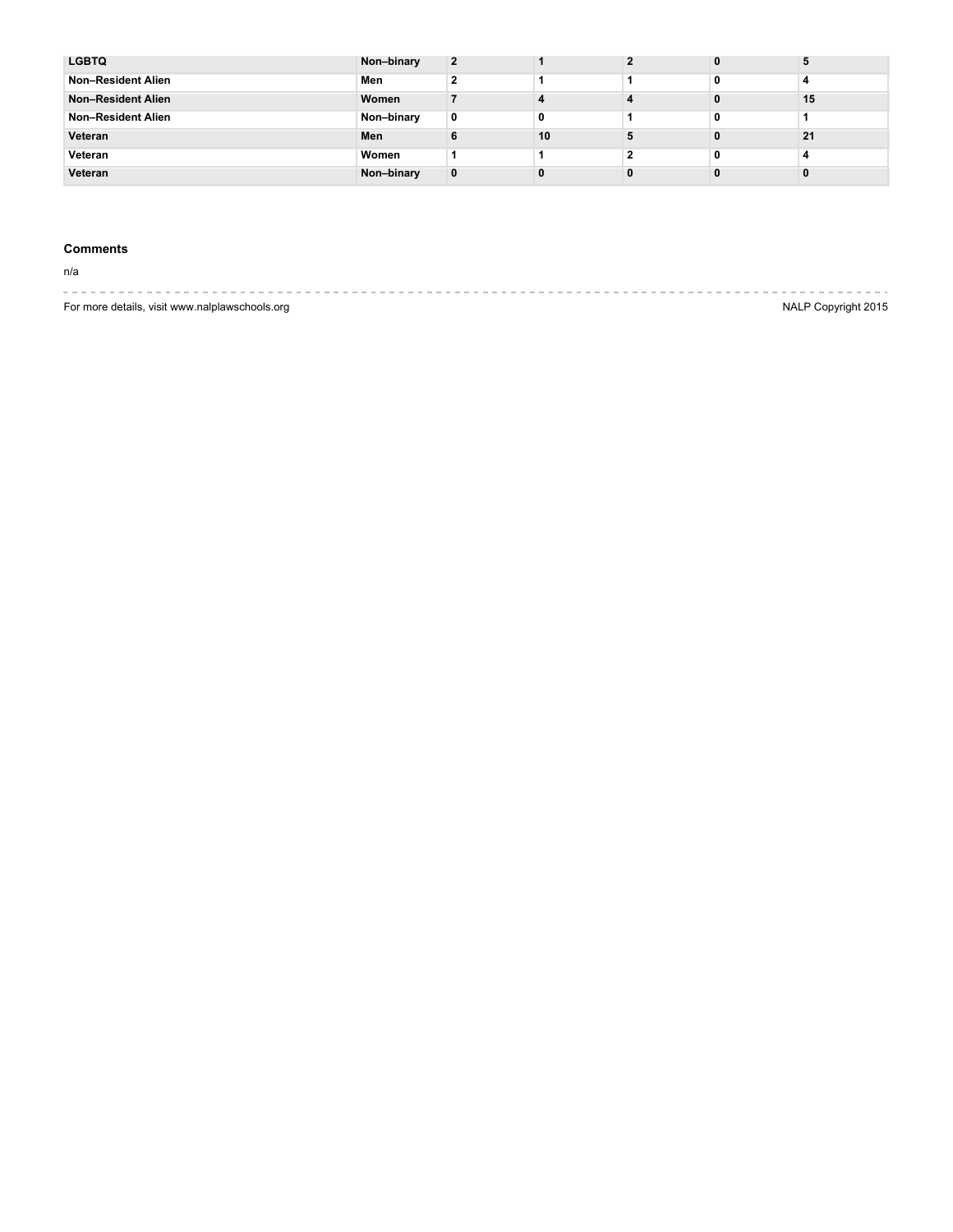https://www.law.uw.edu/careers

# **Degree Programs**

| Number of Students Enrolled:                      |      |
|---------------------------------------------------|------|
| Full-Time:                                        | 1641 |
| Evening:                                          | 1642 |
| Part-Time:                                        | 1643 |
| Other:                                            | 1644 |
| Fields of Study:                                  |      |
| LL.M. Degrees Offered:                            | 1645 |
| Is LL.M. grading system equivalent to JD system?  | 1646 |
| Joint degree programs offered?                    | 1647 |
| Number of LL.M. degrees awarded in previous year: | 1648 |

### **JD Programs:**

#### **Special Training and Certification Programs:**

Lorem ipsum dolor sit amet, consectetur adipiscing elit. Pellentesque gravida pretium leo ac sodales. Praesent ut egestas nunc. Fusce sed dapibus nunc, nec varius neque. Sed rhoncus orci non placerat mattis. Maecenas lorem nunc, ultrices quis maximus eu, varius nec tortor. Phasellus dignissim libero ipsum, sit amet condimentum mauris eleifend et. Vestibulum congue id velit sit amet tincidunt. Suspendisse ac quam nec diam ultrices ultrices gravida id lacus. Morbi tempus, justo vel consequat venenatis, eros lectus placerat leo, cursus vehicula mi nibh eu lorem. Phasellus ultricies tellus nibh, ac tincidunt mi lacinia non.

Is Moot Court a required activity?

#### **Moot Court Program Description:**

Lorem ipsum dolor sit amet, consectetur adipiscing elit. Pellentesque gravida pretium leo ac sodales. Praesent ut egestas nunc. Fusce sed dapibus nunc, nec varius neque. Sed rhoncus orci non placerat mattis. Maecenas lorem nunc, ultrices quis maximus eu, varius nec tortor. Phasellus dignissim libero ipsum, sit amet condimentum mauris eleifend et. Vestibulum congue id velit sit amet tincidunt. Suspendisse ac quam nec diam ultrices ultrices gravida id lacus. Morbi tempus, justo vel consequat venenatis, eros lectus placerat leo, cursus vehicula mi nibh eu lorem. Phasellus ultricies tellus nibh, ac tincidunt mi lacinia non.

# **Explanation of Grading System**

| <b>Letter Grades</b> | <b>Other Grading System?</b> | <b>Numerical Equivalents</b> |
|----------------------|------------------------------|------------------------------|
| $A+$                 | n/a                          | n/a                          |
| A                    | n/a                          | 4.0                          |
| А-                   | n/a                          | 3.7                          |
| B+                   | n/a                          | 3.4                          |
| в                    | n/a                          | 3.0                          |
| в-                   | n/a                          | 2.7                          |
| $C+$                 | n/a                          | n/a                          |
| C                    | n/a                          | 2.0                          |
| $C -$                | n/a                          | n/a                          |
| D                    | n/a                          | 1.0                          |
| F                    | Grade of E                   | 0.0                          |

# **Comments:**

Ranking is only for the following purposes: to award academic honors, including graduation awards, prizes, or membership in scholarly societies, including Order of the Coif, legal journals and reviews; or to define percentile bands of 5% and 10% at the conclusion of the first year; and to define percentile bands of 5%, 10%, 20%, and 33 1/3% at the conclusion of the second and third years (after the submission and calculation of Spring quarter grades). Complete information about the UW School of Law Grading and Ranking Policies can be found at https://www.law.washington.edu/students/academics/grading.aspx.

#### **Minimum Grade Required to Attain:**

| Top 10%:                               | 1694 |
|----------------------------------------|------|
| Top 25%:                               | 1695 |
| Top 33%:                               | 1696 |
| Top 50%:                               | 1697 |
| Top 75%:                               | 1698 |
| Median GPA:                            | 1699 |
| Minimum grade required for graduation: | 1700 |
|                                        |      |

Do you have a pass/fail option? Do you have a pass/fail option?

Lorem ipsum dolor sit amet, consectetur adipiscing elit. Pellentesque gravida pretium leo ac sodales. Praesent ut egestas nunc. Fusce sed dapibus nunc, nec varius neque. Sed rhoncus orci non placerat mattis. Maecenas lorem nunc, ultrices quis maximus eu, varius nec tortor. Phasellus dignissim libero ipsum, sit amet condimentum mauris eleifend et. Vestibulum congue id velit sit amet tincidunt. Suspendisse ac quam nec diam ultrices ultrices gravida id lacus. Morbi tempus, justo vel consequat venenatis, eros lectus placerat leo, cursus vehicula mi nibh eu lorem. Phasellus ultricies tellus nibh, ac tincidunt.

| Are students ranked in their class?    | open                       |
|----------------------------------------|----------------------------|
| If so, how often?                      | Loren ipsum dolor sit amet |
| Will the school verify student grades? | open                       |

School's Verification Policy

Lorem ipsum dolor sit amet, consectetur adipiscing elit. Pellentesque gravida pretium leo ac sodales. Praesent ut egestas nunc. Fusce sed dapibus nunc, nec varius neque. Sed rhoncus orci non placerat mattis. Maecenas lorem nunc, ultrices quis maximus eu, varius nec tortor. Phasellus dignissim libero ipsum, sit amet condimentum mauris eleifend et. Vestibulum congue id velit sit amet tincidunt. Suspendisse ac quam nec diam ultrices ultrices gravida id lacus. Morbi tempus, justo vel consequat venenatis, eros lectus placerat leo, cursus vehicula mi nibh eu lorem. Phasellus ultricies tellusp>

For more details, visit www.nalplawschools.org NALP Copyright 2015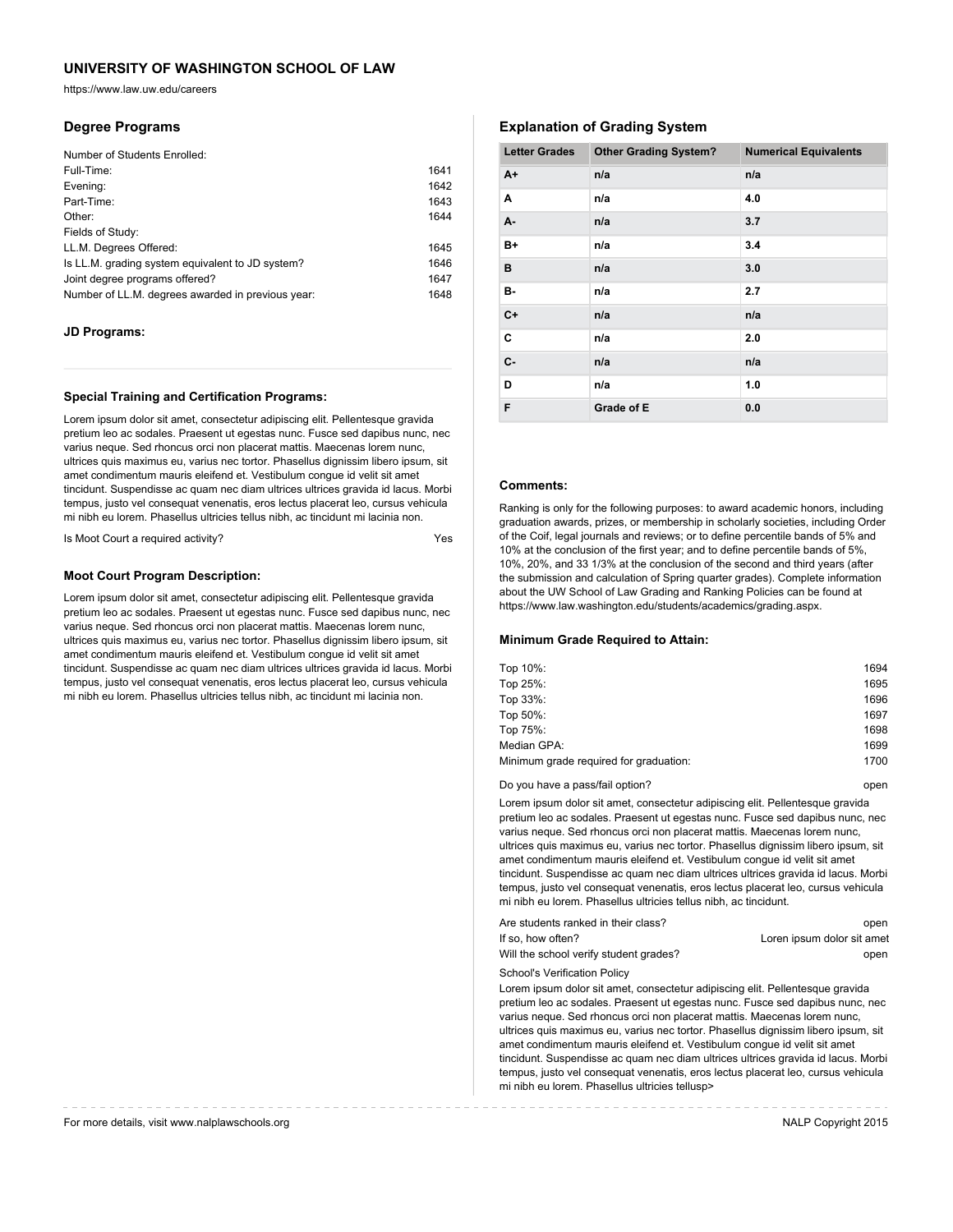https://www.law.uw.edu/careers

# **Pre-Graduation Academic Honors**

# **Graduation Honors**

# **Areas of Practice & Employment**

| Areas of practice include both legal and non-legal positions: % of<br>employed students with jobs in area |                |  |
|-----------------------------------------------------------------------------------------------------------|----------------|--|
| <b>Private practice</b>                                                                                   | 74             |  |
| <b>Business and industry</b>                                                                              | 15             |  |
| Government                                                                                                | 18             |  |
| Judicial clerkship                                                                                        | 18             |  |
| Military                                                                                                  | $\overline{2}$ |  |
| <b>Public interest organization</b>                                                                       | 16             |  |
| Academic                                                                                                  | 1              |  |
| Job category not identified                                                                               | 0              |  |

| % of students with known location who are in employment<br>region |                |
|-------------------------------------------------------------------|----------------|
| New England (CT, ME, MA, NH, RI, VT)                              | $\Omega$       |
| Middle Atlantic (NJ, NY, PA)                                      | $\overline{2}$ |
| East North Central (IL, IN, MI, OH, WI)                           | $\Omega$       |
| West North Central (IA,KS,MN,MO,NE,ND,SD)                         | 0              |
| South Atlantic (DE,DC,FL,GA,MD,NC,SC,VA,WV)                       | 6              |
| East South Central (AL, KY, MS, TN)                               | $\Omega$       |
| West South Central (AR, LA, OK, TX)                               | $\overline{2}$ |
| Mountain (AZ,CO,ID,MT.NV.NM,UT,WY)                                | 1              |
| Pacific (AK,CA,HI,OR,WA)                                          | 132            |
| Non-US                                                            | 1              |

## **Jurisdictions:**

Alaska, California, District of Columbia, Florida, Hawaii, Idaho, New York, Oregon, Texas, and Washington.

For more details, visit www.nalplawschools.org NALP Copyright 2015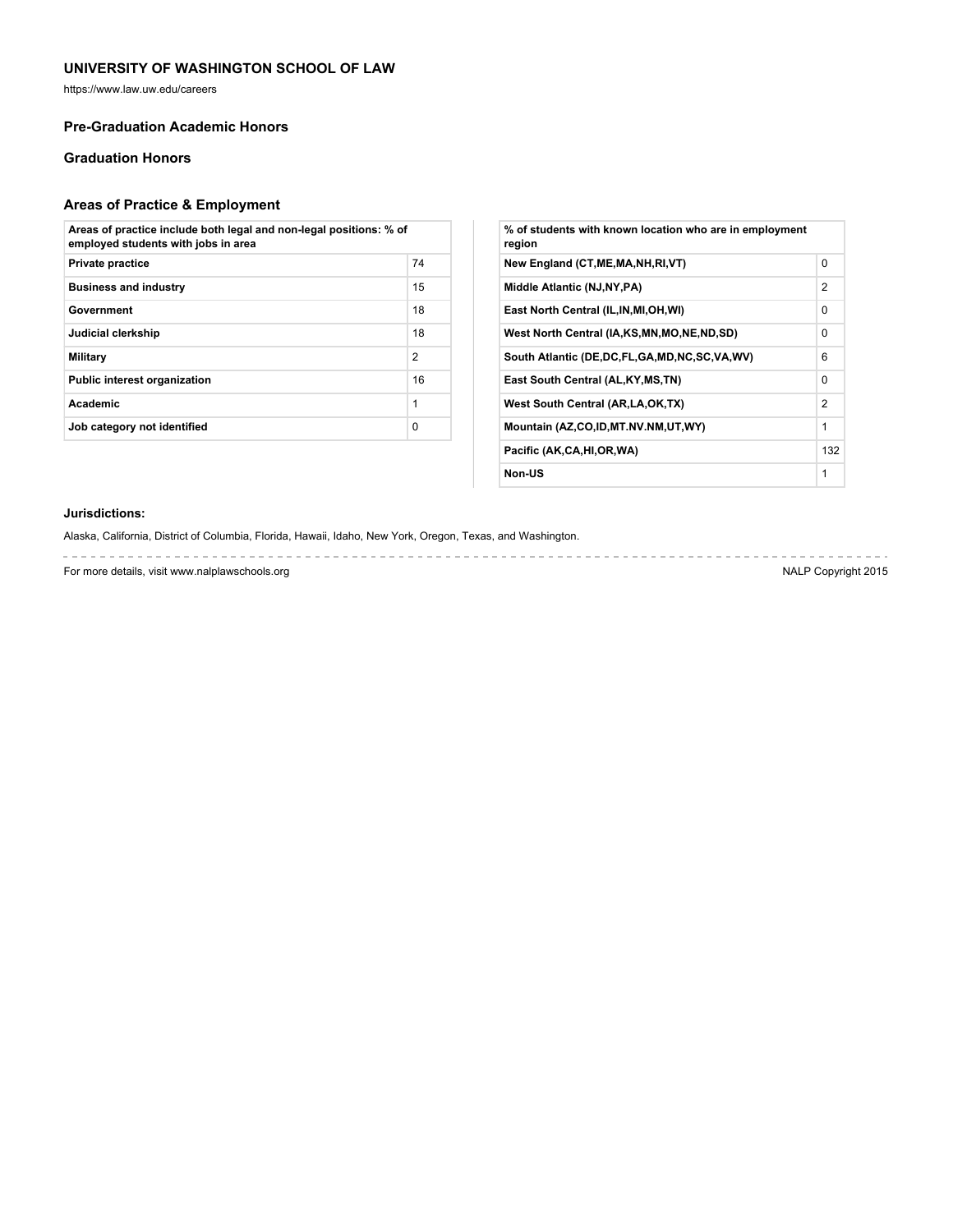https://www.law.uw.edu/careers

# **OCI / Job Posting**

#### **OCI Reservations**

| OCI<br>requests<br>accepted<br>by:    |                                                                                 |
|---------------------------------------|---------------------------------------------------------------------------------|
| Mail-<br>beginning<br>date:           | 03/07/2022                                                                      |
| Phone -<br>beginning<br>date:         | 03/07/2022                                                                      |
| Email to -<br>beginning<br>date:      | 03/07/2022: uwlawrec@uw.edu                                                     |
| Online.<br>URL-<br>beginning<br>date: | 03/07/2022:<br>https://www.law.washington.edu/career/employers/oci/default.aspx |

Any changes in OCI procedures or policies that will be in effect for the first time during Fall 2015:

UW Law uses a 12Twenty-hosted recruiting system called SCS Online to host our job board and manage our OCI program. Employers wishing to recruit UW Law students may access the system directly to register for an OCI session or post a job at https://law-uw.12twenty.com/hire. First-time users, please click the Employer Sign Up button to set up a profile.

OCI Date Assignment Procedure: First come first served

OCI Fee? Fees vary. See On-Campus Interview Registration information on our website for details.

OCI Date Confirmation Sent to Employers:

If requested, our school will coordinate with: Please contact us at uwlawrec@uw.edu or 206-543-9097

#### Required Employer Forms:

Online registration form, job posting form, and non-discrimination agreement in SCS Online. Employers seeking to complete OCI or job posting registration offline can request PDF or hard-copy forms from uwlawrec@uw.edu

# **OCI Dates:**

| <b>OCI</b> Interview                | August 1-5, 2022 September 14-15, 2022 October 13-14,                                                                  |
|-------------------------------------|------------------------------------------------------------------------------------------------------------------------|
| Periods:                            | 2022                                                                                                                   |
| Callback Period:                    | No specific dates are set for flyback interviews. Employers<br>are welcome to contact our office for more information. |
| Is video conferencing<br>available? | Yes                                                                                                                    |

Comments: Contact uwlawrec@uw.edu to coordinate virtual interviews.

# **Pre-OCI Material Distribution:**

| Are employers permitted to prescreen?                                      | Yes         |  |
|----------------------------------------------------------------------------|-------------|--|
| OCI Drop date:                                                             | 07/12/2022  |  |
| Date student materials sent to employer:                                   | 07/12/2022  |  |
| Date interview schedule sent to employer:                                  | 07/26/2022  |  |
| Postage/express mail fee?                                                  | Online only |  |
| Comments: Application materials are available to OCI and Resume Collection |             |  |

employers through our 12Twenty system.

| Do you provide resume collection or direct mail option for employers not | Yes |
|--------------------------------------------------------------------------|-----|
| participating in OCI?                                                    |     |
| Are all OCI conducted in campus buildings?                               | Yes |

#### **Other Interview Programs**

Cooperative/Consortia: The University of Washington School of Law (UW Law) is a member of the Northwest Consortium of Law Schools. Each year, the Consortium hosts Public Service Career Fairs in Seattle, WA, and Portland, OR on the first Friday and Saturday in February. In addition to UW Law, other schools in the Consortium are: Seattle University, Gonzaga University, University of Idaho, Lewis & Clark College, Willamette University, University of Oregon, Arizona State University, Brigham Young University, and University of Utah. Full fair details are available at

https://law.lclark.edu/nwconsortium/nw-public-service-career-fair/. The school also participates in the following fairs: Equal Justice Works (EJW) Conference and Career Fair in Arlington, VA.

(https://www.equaljusticeworks.org/conference-and-career-fair/about/), the Patent Law Interview Program, Chicago, IL where students with hard science or technology backgrounds are encouraged to participate

(https://www.luc.edu/law/currentstudents/careerservices/patentprogram/) and the San Francisco IP Law Association Job Fair at Hastings College of the Law (https://sfipla.com/sfipla-events/job-fair/).

#### **Diversity Interview Programs**

The University of Washington School of Law (UW Law) students are invited to participate in several diversity career fairs and interview programs in addition to those coordinated by Student & Career Services, including the ABA Judicial Intern Opportunity Program, the Bay Area Diversity Career Fair, the National Black Law Students Association, Western Region (WRBLSA) Job Fair, Heartland Diversity Legal Job Fair, Hispanic National Bar Association Career Fair, Minnesota Minority Recruitment Conference, National LGBT Bar Association Lavender Law Conference and Career Fair, and the Minority Corporate Counsel Association (MCCA) Legal Diversity Career Fair. Locally, the Northwest Minority Job Fair (http://www.nwmjf.org) is held in Seattle each August. Information for 2022 has not yet been released. The Legal Employers Advancing Diversity in Washington (LEAD-WA) interview program takes place each February. The LEAD-WA Fellowship is designed to provide summer employment opportunities to first-year law students from traditionally underrepresented groups from who attend the University of Washington, Gonzaga, and Seattle University Schools of Law. Law firms and corporations in the Seattle and Spokane areas participate in the program, which began in 1991. Contact our office at lawpath@uw.edu for more information. The Office of Student and Career Services works closely with legal employers seeking to promote individual diversity fellowship/scholarship programs, and to connect employers with interested students.

#### **For Employers who do not interview students on-campus, will you:**

send,uponrequest,onepackagecontainingresumes/transcripts? Yes post a notice directing students to apply directly to employer? Yes

Employers may submit student and attorney job announcements, including fellowship opportunities, at any time throughout the year. Positions can be posted electronically using our 12Twenty system,

https://law-uw.12twenty.com/hire. Announcements will remain live until the stated deadline, or for a period of 4 weeks. Employers may also submit job announcements to the Office of Student & Career Services by email (lawpath@uw.edu). There is no cost to employers to post positions. Upon request, our office will send resumes and other application materials to employers who have requested Resume Collection. Materials will be sent electronically to the designated contact through 12Twenty or by e-mail.

Are employers permitted to prescreen?

If no, explain:

## **First Year Students**

The University of Washington School of Law's Recruiting Policy for Employers is available at https://www.law.uw.edu/careers/for-employers. Questions about our policy may be submitted to Student & Career Services office at lawpath@uw.edu or 206-543-9097.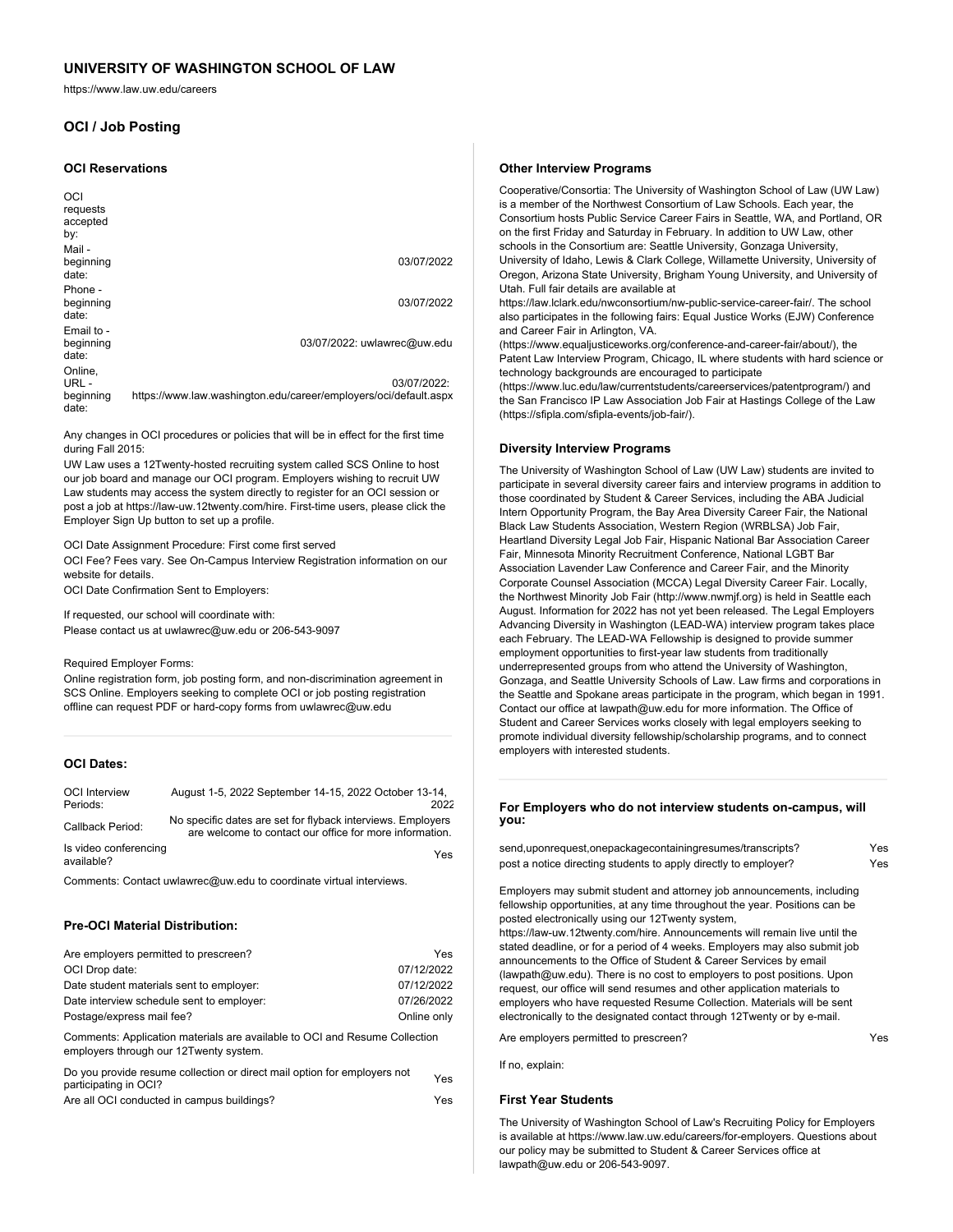-------------------For more details, visit www.nalplawschools.org **NALP Copyright 2015** 

 $\omega_{\rm{c}}$  and  $\omega_{\rm{c}}$ 

- - - - -

 $\sim$   $\sim$